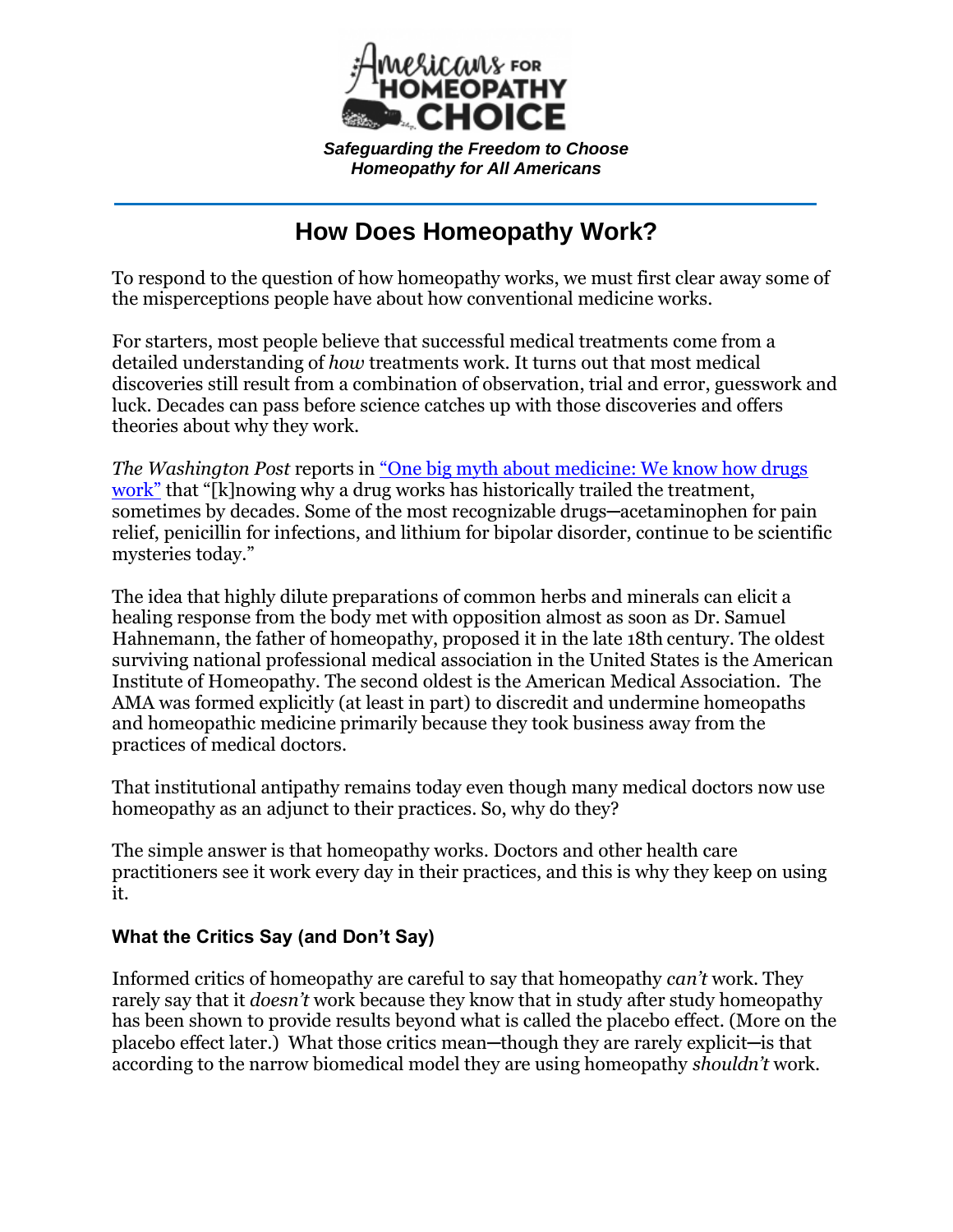But it turns out that modern medicine uses a variety of models. Physicians tend to be a practical lot and are more concerned about results than explanations. Psychiatrists, not surprisingly, include psychological factors when diagnosing their patients. In fact, physicians now incorporate what we know about the effect of psychological factors on health when discussing lifestyle and attitude changes with their patients. But all of this is strictly outside the narrow biomedical model which says that the body is a bioelectromechanical machine that only responds to surgical and (concentrated rather than dilute) chemical interventions.

More and more, however, this model has shown itself to be too circumscribed. Community medicine, for example, looks at environmental, occupational, socioeconomic, educational and public health factors in the whole community in determining the causes and best treatments for disease. It also emphasizes prevention.

#### **Homeopathy Works by a Different Model**

The most important thing to know about homeopathy is that it uses a different model of human health and illness. Many years of practice have shown this model to be consistently effective in treating patients with a variety of illnesses and injuries.

Homeopathic practitioners work more like those in community medicine, looking at a broad array of physical, emotional, dietary, occupational and environmental factors in evaluating patients. The closest analogy in conventional medicine today is what is called "patient-centered care." Like medical doctors who practice patient-centered care, homeopathy practitioners want the whole picture. Once that picture is complete, those practitioners scout the homeopathic literature to match the patient's situation with the appropriate medicine.

There are several explanations for how homeopathic medicines work. The general explanation is that they stimulate the body's natural healing (homeostasis) responses and that this is what cures the patient or at least improves his or her condition. This is consistent with what is widely known by scientists as hormesis, a pharmacologic phenomenon in which a low dose of a toxic substance causes a stimulatory effect even though a high dose of the same substance causes an inhibitory or toxic effect.<sup>1</sup>

We know that the human body has the power to heal itself. We get a minor cut and the damage is repaired within a few days. Even recovery from a major injury such as a broken bone requires the body's natural ability to heal itself, in this case by knitting the bone back together. Homeopathy hastens this process or unblocks it where it has become blocked. This accounts for the counterintuitive result seen in many cases in which symptoms temporarily worsen, known as a homeopathic aggravation. Practitioners believe that the body's symptoms are by and large manifestations of the body's attempt to heal itself. Because pharmacologic drugs often block these symptoms, they can actually slow down the healing process.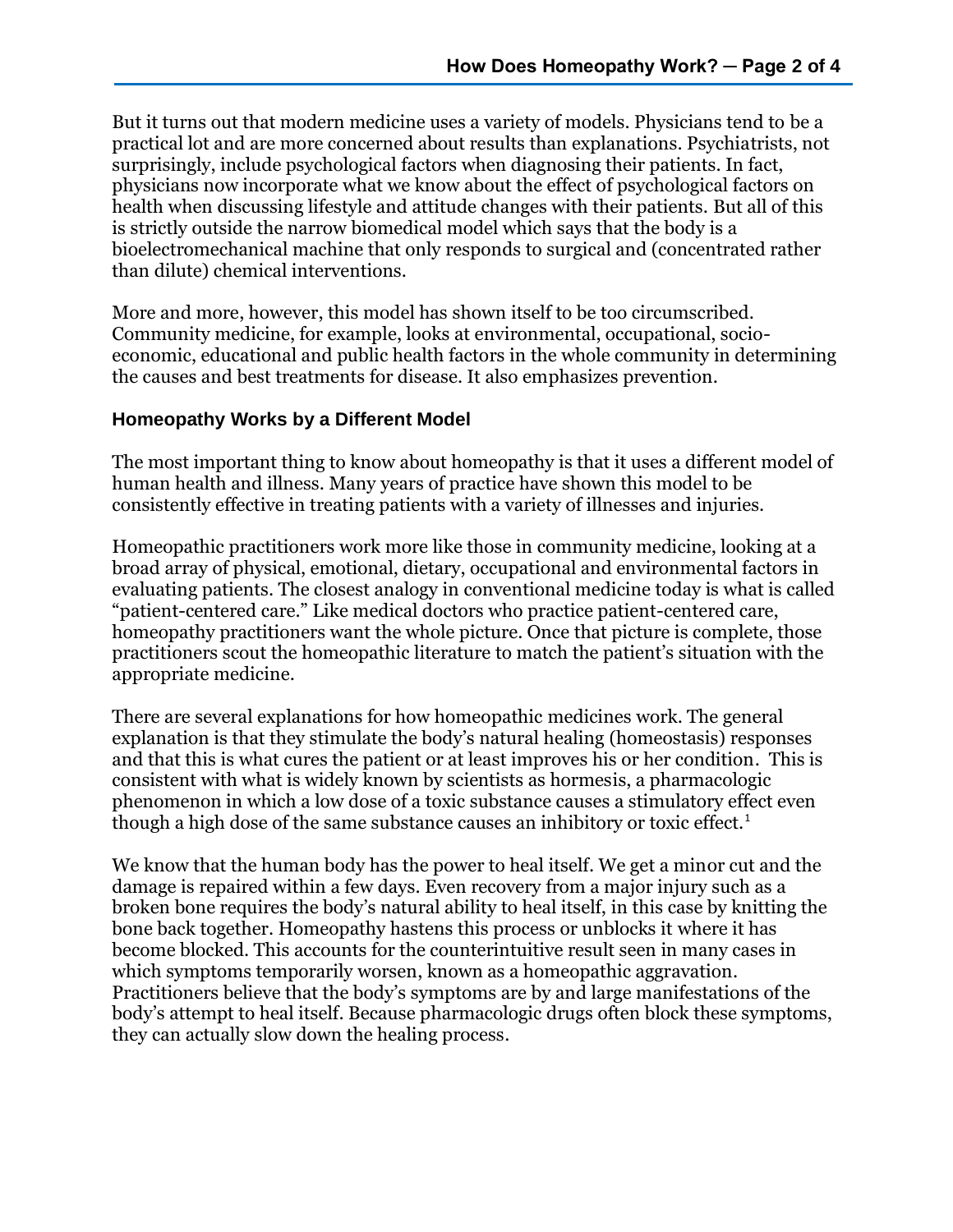### **The Healing Response**

Just how does homeopathy elicit the body's healing response? The father of homeopathy, Dr. Samuel Hahnemann didn't have the scientific tools and language we have now, and his theory about how homeopathy works was based on a primitive understanding of the body and the immune system. Many medicines in his day were used because of their clinically observed effectiveness without what we would call a scientific explanation to back them up. But, that's something that is still prevalent today (as discussed above).

While all homeopathic medicines are dilute solutions, many still retain enough of the active agent to have an effect on the body though not what that agent would have were it to be concentrated. Some medicines are so dilute that there must be another explanation for their action.

Until recently it was thought that homeopathic medicines beyond a certain dilution contained none of the original molecules of the active ingredient. The efficacy of homeopathy for these medicines was put down to "water memory" of the molecules remaining in the medicine, an idea rejected by critics.

More recently, researchers using powerful electron microscopes have discovered that nanoparticles of the active ingredient remain in extremely dilute homeopathic medicines. How these nanoparticles impart healing effects is unknown at this time, but researchers have offered various explanations. 2

Outside of homeopathy we do have a model in which doses of agents known to cause symptoms impart lasting and powerful changes in the body: vaccines. No one can yet claim that homeopathy uses the same mechanisms. But the fact that such a model already explains the efficacy of giving people weak doses of something that would otherwise make them sick in order impart immunity provides a well-demonstrated biological analog for the principle behind homeopathy.

A practice used by some allergists provides another analogy. These allergists give small doses of allergens to their patients to desensitize them to allergens in the environment.

As we have explained, the fact that we cannot pinpoint the mechanism by which homeopathy works doesn't disqualify it as a mode of treatment. Homeopathy simply remains one of a myriad of clinically successful treatments that await the day when they will be better understood.

#### **The Placebo Effect**

When medical science doesn't understand how a treatment works but finds that it does, it often puts it down to what is called the placebo effect. Here's the most important thing you need to know about the placebo effect: There is no definitive agreement in the medical community about why it occurs, but it is a very real effect. And, while there are